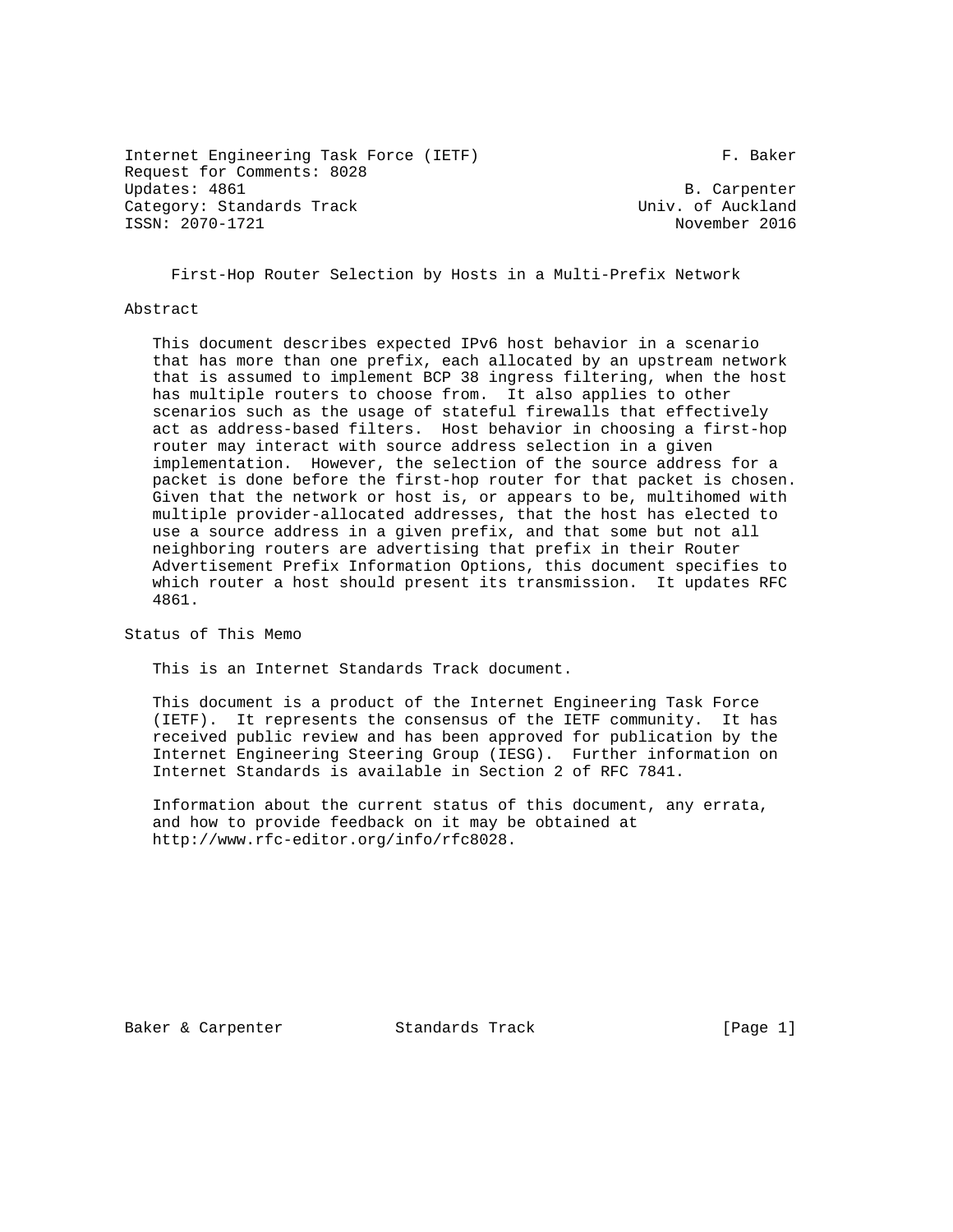# Copyright Notice

 Copyright (c) 2016 IETF Trust and the persons identified as the document authors. All rights reserved.

 This document is subject to BCP 78 and the IETF Trust's Legal Provisions Relating to IETF Documents (http://trustee.ietf.org/license-info) in effect on the date of publication of this document. Please review these documents carefully, as they describe your rights and restrictions with respect to this document. Code Components extracted from this document must include Simplified BSD License text as described in Section 4.e of the Trust Legal Provisions and are provided without warranty as described in the Simplified BSD License.

# Table of Contents

|             | 1. Introduction and Applicability        |  |  |  |  |              |
|-------------|------------------------------------------|--|--|--|--|--------------|
| 1 1         |                                          |  |  |  |  | 4            |
| 1.2.        | Requirements Language                    |  |  |  |  | 5            |
| 2.          | Sending Context Expected by the Host     |  |  |  |  | 5            |
| 2.1.        | Expectations the Host Has of the Network |  |  |  |  | 5            |
| 2.2.        | Expectations of Multihomed Networks      |  |  |  |  | 7            |
|             | 3. Reasonable Expectations of the Host   |  |  |  |  | 7            |
| 3.1.        | Interpreting Router Advertisements       |  |  |  |  | 7            |
| 3.2.        | Default Router Selection                 |  |  |  |  | 9            |
|             | 3.3. Source Address Selection            |  |  |  |  | 9            |
| 3.4.        |                                          |  |  |  |  | $\mathsf{Q}$ |
|             |                                          |  |  |  |  | 10           |
| 4           |                                          |  |  |  |  | 10           |
| 5.          |                                          |  |  |  |  | 10           |
| б.          |                                          |  |  |  |  | 11           |
| $7_{\circ}$ |                                          |  |  |  |  | 11           |
| $7.1$ .     | Normative References                     |  |  |  |  | 11           |
| 7.2.        | Informative References                   |  |  |  |  | 12           |
|             |                                          |  |  |  |  | 13           |
|             |                                          |  |  |  |  | 13           |

Baker & Carpenter **Standards Track** [Page 2]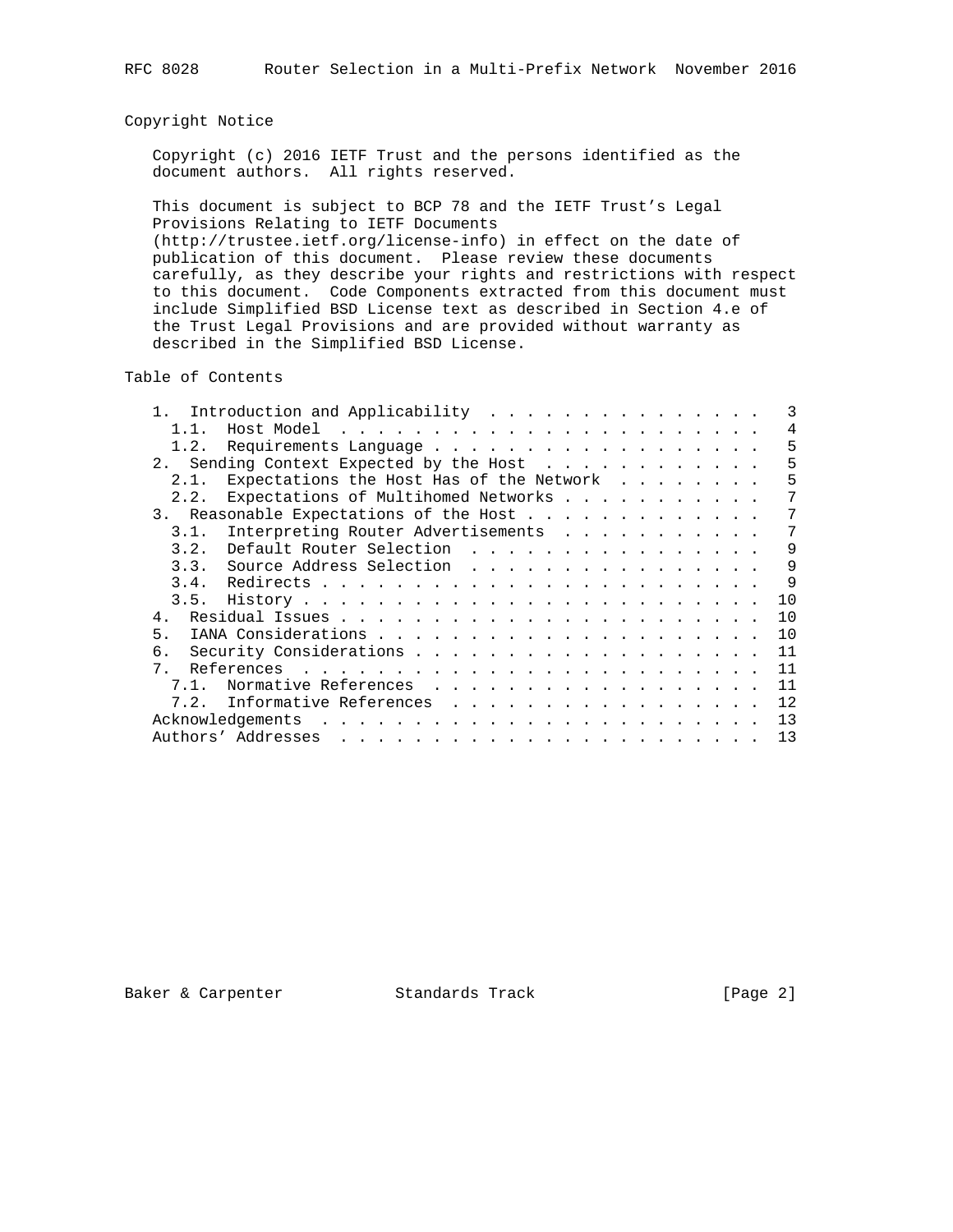## 1. Introduction and Applicability

 This document describes the expected behavior of an IPv6 [RFC2460] host in a network that has more than one prefix, each allocated by an upstream network that is assumed to implement BCP 38 [RFC2827] ingress filtering, and in which the host is presented with a choice of routers. It expects that the network will implement some form of egress routing, so that packets sent to a host outside the local network from a given ISP's prefix will go to that ISP. If the packet is sent to the wrong egress, it is liable to be discarded by the BCP 38 filter. However, the mechanics of egress routing once the packet leaves the host are out of scope. The question here is how the host interacts with that network.

 Various aspects of this issue, and possible solution approaches, are discussed in "IPv6 Multihoming without Network Address Translation" [RFC7157].

 BCP 38 filtering by ISPs is not the only scenario where such behavior is valuable. Implementations that combine existing recommendations, such as [RFC6092] and [RFC7084] can also result in such filtering. Another case is when the connections to the upstream networks include stateful firewalls, such that return packets in a stream will be discarded if they do not return via the firewall that created the state for the outgoing packets. A similar cause of such discards is unicast reverse path forwarding (uRPF) [RFC3704].

 In this document, the term "filter" is used for simplicity to cover all such cases. In any case, one cannot assume that the host is aware whether an ingress filter, a stateful firewall, or any other type of filter is in place. Therefore, the only known consistent solution is to implement the features defined in this document.

 Note that, apart from ensuring that a message with a given source address is given to a first-hop router that appears to know about the prefix in question, this specification is consistent with [RFC4861]. Nevertheless, implementers of Sections 6.2.3, 6.3.4, 6.3.6, and 8.1 of RFC 4861 should extend their implementations accordingly. This specification is fully consistent with [RFC6724] and depends on support for its Rule 5.5 (see Section 3.3). Hosts that do not support these features may fail to communicate in the presence of filters as described above.

Baker & Carpenter Standards Track [Page 3]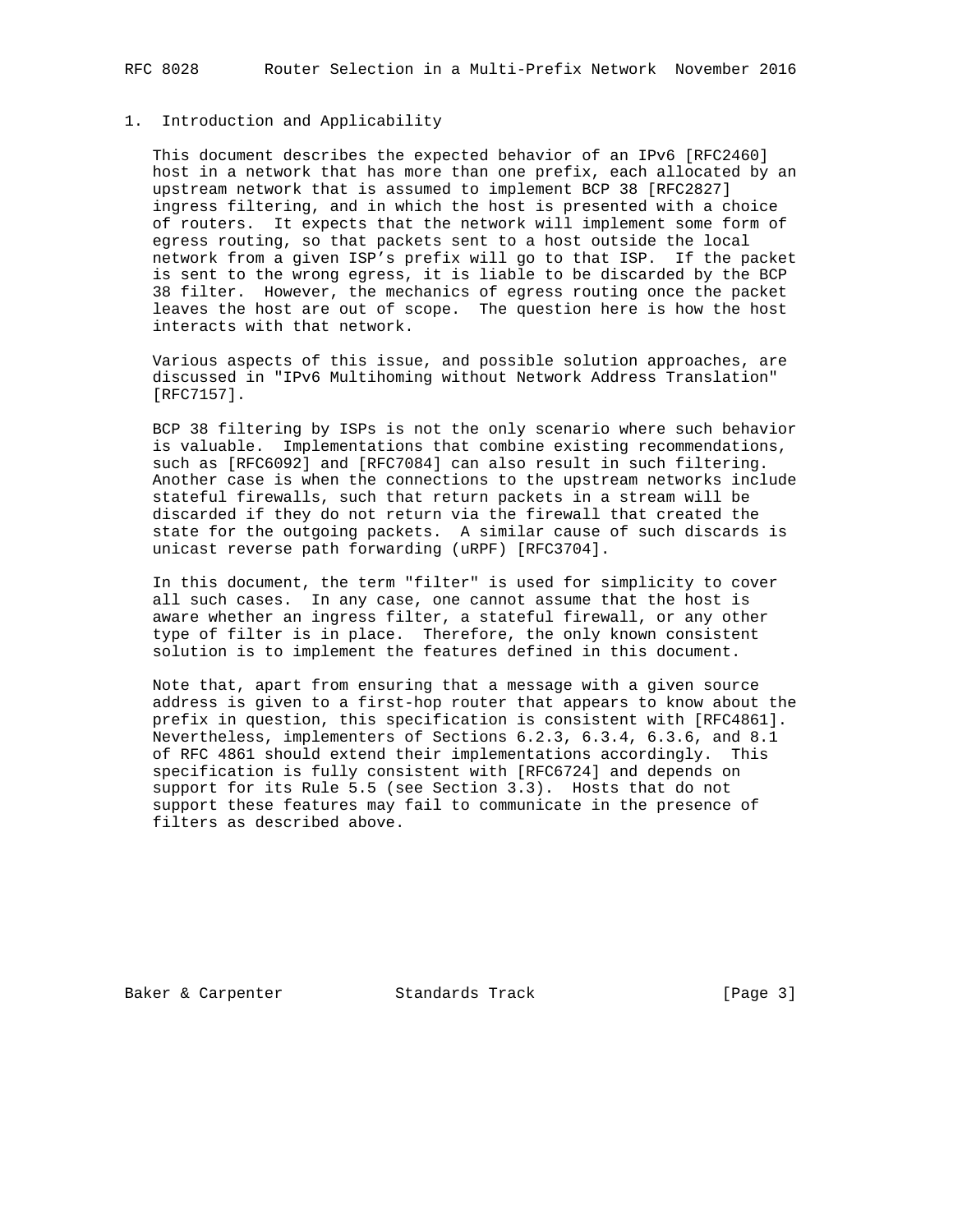# 1.1. Host Model

 It could be argued that the proposal in this document, which is to send messages using a source address in a given prefix to the router that advertised the prefix in its Router Advertisement (RA), is a form of the Strong End System (ES, e.g., Host) model, discussed in Section 3.3.4.2 of [RFC1122]. In short, [RFC1122] identifies two basic models. First, the "strong host" model describes the host as a set of hosts in one chassis, each of which uses a single address on a single interface and always both sends and receives on that interface. Alternatively, the "weak host" model treats the host as one system with zero or more addresses on every interface and is capable of using any interface for any communication. As noted there, neither model is completely satisfactory. For example, a host with a link-local-only interface and a default route pointing to that interface will necessarily send packets using that interface but with a source address derived from some other interface, and will therefore be a de facto weak host. If the router upstream from such a host implements BCP 38 Ingress Filtering [RFC2827], such as by implementing uRPF on each interface, the router might prevent communication by weak hosts.



#### Figure 1: Hypothetical MIF Interconnection

 The proposal also differs slightly from the language in [RFC1122] for the Strong Host model. The proposal is that the packet will go to a router that advertised a given prefix but that does not specify what interface that might happen on. Hence, if the router is a multi interface (MIF) router and it is using a common prefix spanning two or more LANs shared by the host (as in Figure 1), the host might use either of those LANs, according to this proposal. The Strong Host model is not stated in those terms, but in terms of the interface used. A strong host would treat such an MIF router as two separate routers when obeying the rules from RFC 1122 as they apply in the Strong case:

Baker & Carpenter **Standards Track** [Page 4]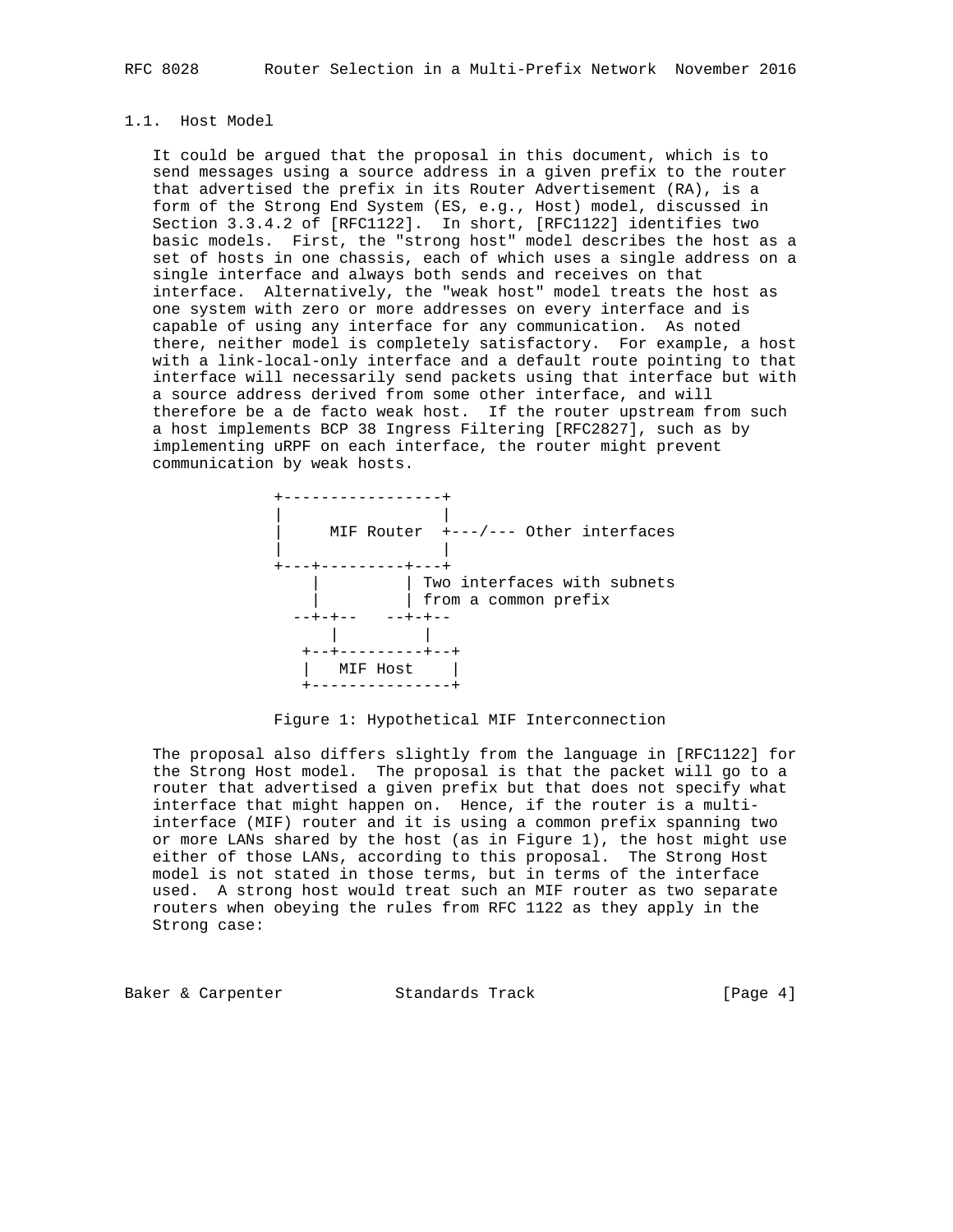- - (A) A host MUST silently discard an incoming datagram whose destination address does not correspond to the physical interface through which it is received.
	- (B) A host MUST restrict itself to sending (non-source-routed) IP datagrams only through the physical interface that corresponds to the IP source address of the datagrams.

 However, when comparing the presumptive route lookup mechanisms in each model, this proposal is indeed most similar to the Strong Host model, as is any source/destination routing paradigm.

Strong: route (src IP addr, dest IP addr, TOS) -> gateway

Weak: route (dest IP addr, TOS) -> gateway, interface

 In the hypothetical MIF model suggested in Figure 1, the address fails to identify a single interface, but it does identify a single gateway.

1.2. Requirements Language

 The key words "MUST", "MUST NOT", "REQUIRED", "SHALL", "SHALL NOT", "SHOULD", "SHOULD NOT", "RECOMMENDED", "MAY", and "OPTIONAL" in this document are to be interpreted as described in [RFC2119].

- 2. Sending Context Expected by the Host
- 2.1. Expectations the Host Has of the Network

 A host receives prefixes in a Router Advertisement [RFC4861], which goes on to identify whether they are usable by Stateless Address Autoconfiguration (SLAAC) [RFC4862] with any type of interface identifier [RFC4941] [RFC7217]. When no prefixes are usable for SLAAC, the Router Advertisement would normally signal the availability of DHCPv6 [RFC3315] and the host would use it to configure its addresses. In the latter case (or if both SLAAC and DHCPv6 are used on the same link for some reason), the configured addresses generally match one of the prefixes advertised in a Router Advertisement that are supposed to be on-link for that link.

 The simplest multihomed network implementation in which a host makes choices among routers might be a LAN with one or more hosts on it and two or more routers, one for each upstream network, or a host that is served by disjoint networks on separate interfaces. In such a network, especially the latter, there is not necessarily a routing protocol, and the two routers may not even know that the other is a router as opposed to a host, or may be configured to ignore its

Baker & Carpenter **Standards Track** [Page 5]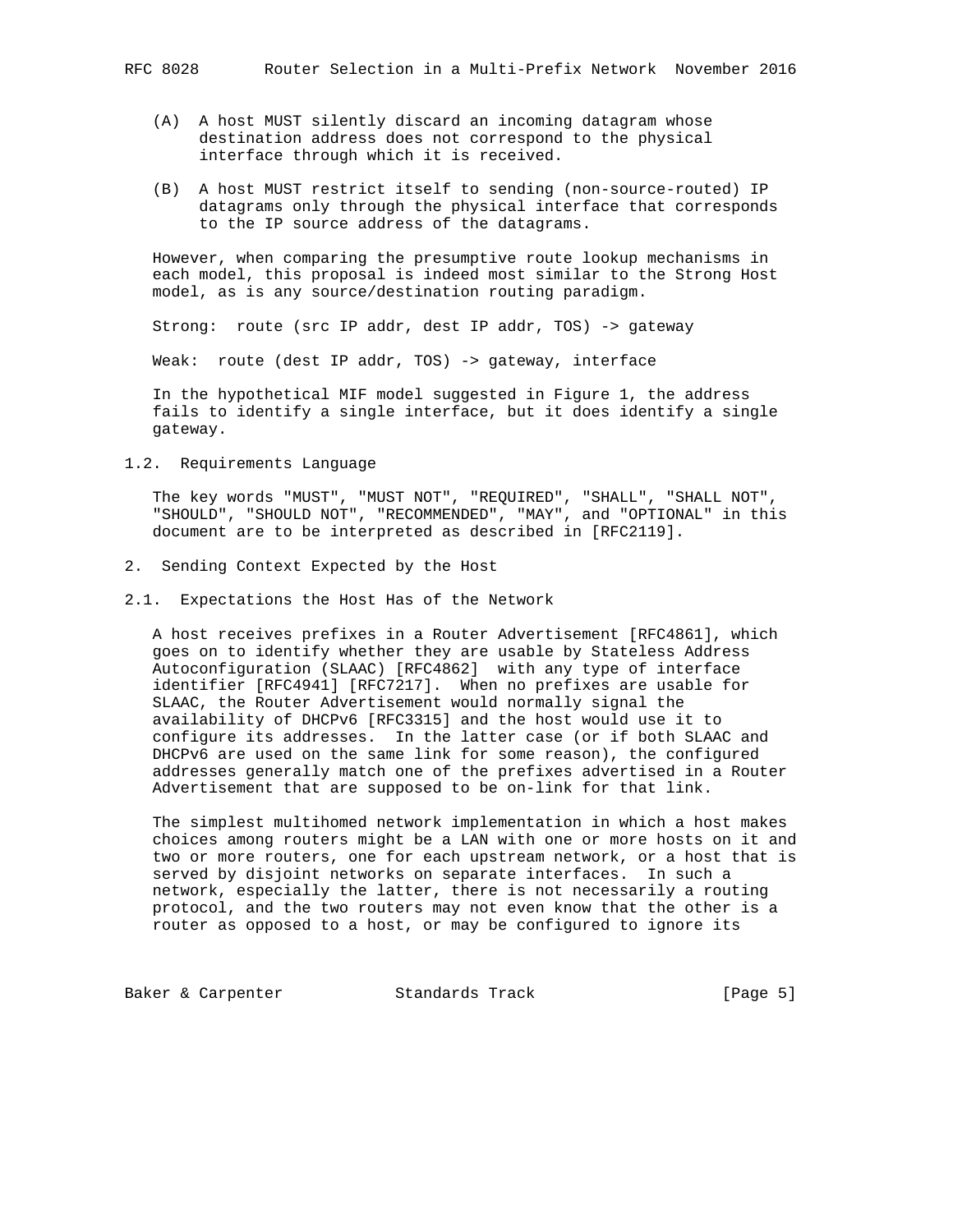presence. One might expect that the routers may or may not receive each other's RAs and form an address in the other router's prefix (which is not per [RFC4862], but is implemented by some stub router implementations). However, all hosts in such a network might be expected to create an address in each prefix so advertised.



Figure 2: Two Simple Networks

 If there is no routing protocol among those routers, there is no mechanism by which packets can be deterministically forwarded between the routers (as described in BCP 84 [RFC3704]) in order to avoid filters. Even if there was routing, it would result in an indirect route, rather than a direct route originating with the host; this is not "wrong", but can be inefficient. Therefore, the host would do well to select the appropriate router itself.

 Since the host derives fundamental default routing information from the Router Advertisement, this implies that, in any network with hosts using multiple prefixes, each prefix SHOULD be advertised via a Prefix Information Option (PIO) [RFC4861] by one of the attached routers, even if addresses are being assigned using DHCPv6. A router that advertises a prefix indicates that it is able to appropriately route packets with source addresses within that prefix, regardless of the setting of the L and A flags in the PIO.

 In some circumstances, both L and A might be zero. If SLAAC is not wanted (A=0) and there is no reason to announce an on-link prefix (L=0), a PIO SHOULD be sent to inform hosts that they should use the router in question as the first hop for packets with source addresses in the PIO prefix. An example case is the MIF router in Figure 1, which could send PIOs with A=L=0 for the common prefix. Although

Baker & Carpenter Standards Track [Page 6]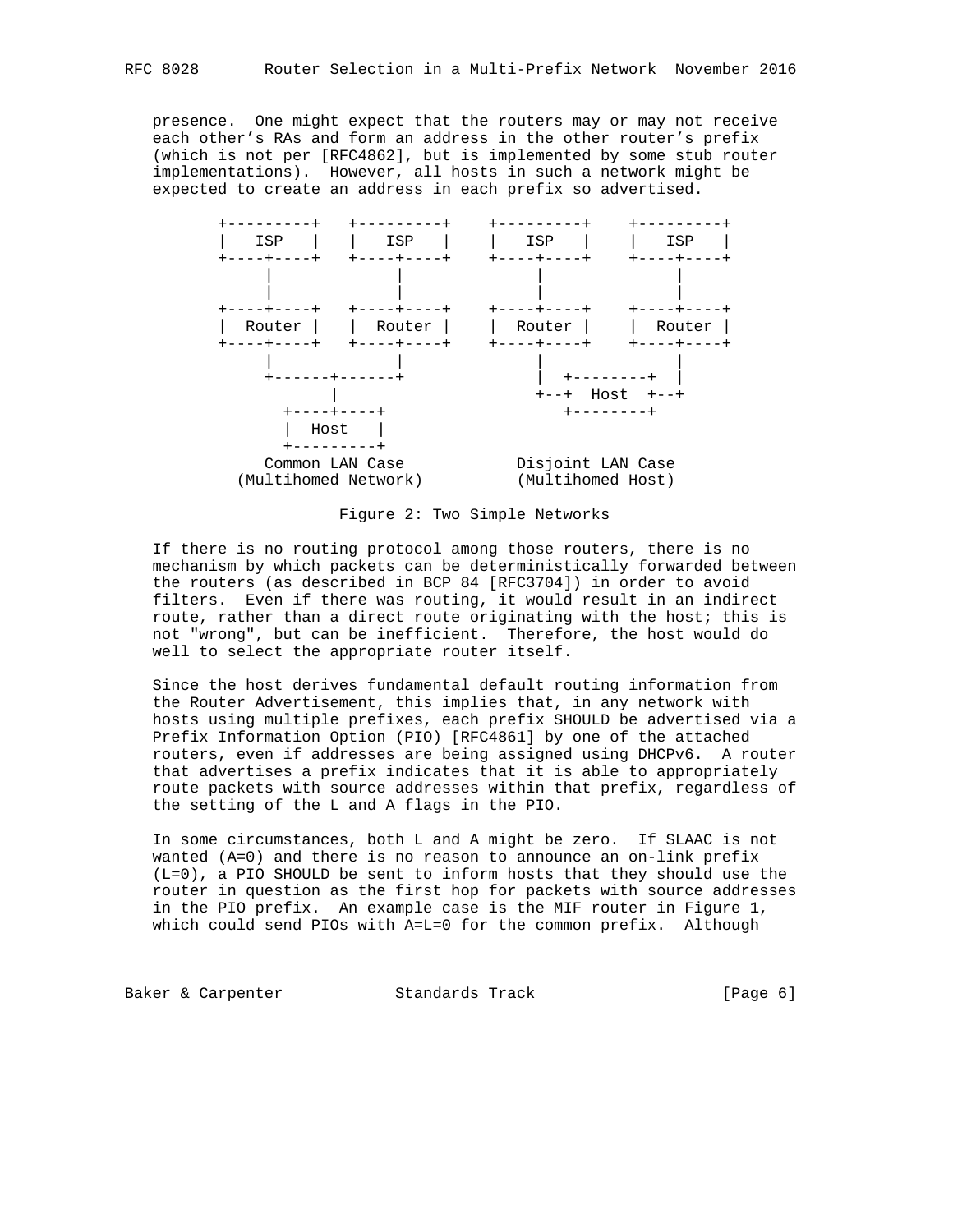this does not violate the existing standard [RFC4861], such a PIO has not previously been common, and it is possible that existing host implementations simply ignore such a PIO or that existing router implementations are not capable of sending such a PIO. Newer implementations that support this mechanism should be updated accordingly:

- o A host SHOULD NOT ignore a PIO simply because both L and A flags are cleared (extending Section 6.3.4 of [RFC4861]).
- o A router SHOULD be able to send such a PIO (extending Section 6.2.3 of [RFC4861]).
- 2.2. Expectations of Multihomed Networks

 Networking equipment needs to support source/destination routing for at least some of the routes in the Forwarding Information Base (FIB), such as default egress routes differentiated by source prefix. Installation of source/destination routes in the FIB might be accomplished using static routes, Software-Defined Networking (SDN) technologies, or dynamic routing protocols.

- 3. Reasonable Expectations of the Host
- 3.1. Interpreting Router Advertisements

 As described in [RFC4191] and [RFC4861], a Router Advertisement may contain zero or more Prefix Information Options (PIOs) or zero or more Route Information Options (RIOs). In their original intent, these indicate general information to a host: "the router whose address is found in the source address field of this packet is one of your default routers", "you might create an address in this prefix", or "this router would be a good place to send traffic directed to a given destination prefix". In a multi-prefix network with multiple exits, the host's characterization of each default router SHOULD include the prefixes it has announced (extending Section 6.3.4 of [RFC4861]). In other words, the PIO is reinterpreted to also imply that the advertising router would be a reasonable first hop for any packet using a source address in any advertised prefix, regardless of Default Router Preference.

Baker & Carpenter **Standards Track** [Page 7]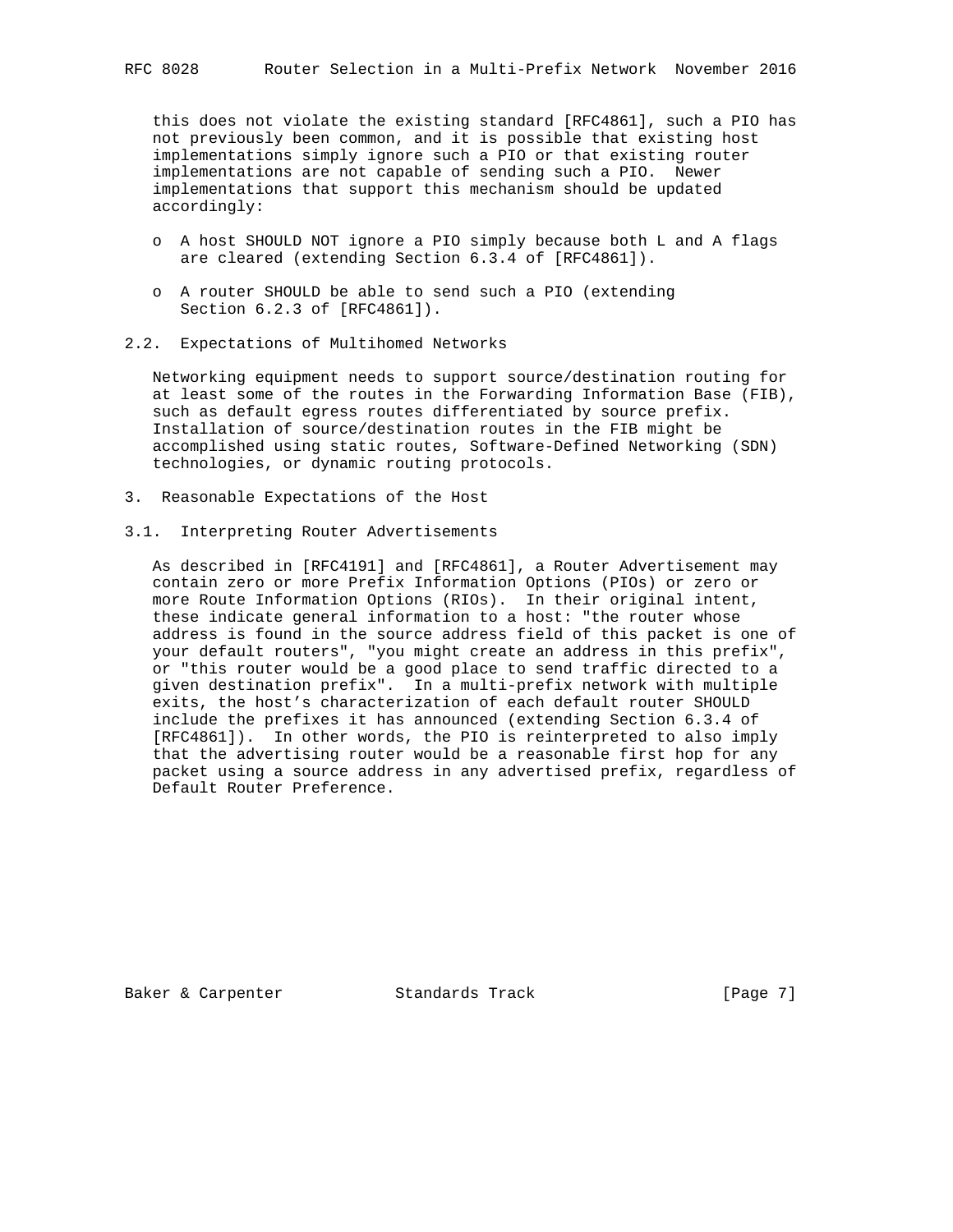

Figure 3: PIOs, RIOs, and Default Routes

 The implications bear consideration. Imagine, Figure 3, that hosts Alice and Bob are in communication. Bob's network consists of at least Bob (the computer), two routers (Bob-A and Bob-B), and the links between them; it may be much larger, for example, a campus or corporate network. Bob's network is therefore multihomed, and Bob's first-hop routers are Bob-A (to the upstream ISP A advertising prefix PA) and Bob-B (to the upstream network B and advertising prefix PB). We assume that Bob is not applying Rule 5.5 of [RFC6724]. If Bob is responding to a message from Alice, his choice of source address is forced to be the address Alice used as a destination (which we may presume to have been in prefix PA). Hence, Bob either created or was assigned an address in PA, and can only reasonably send traffic using it to Bob-A as a first-hop router. If there are several routers in Bob's network advertising the prefix PA (referred to as "Bob-Ax" routers), then Bob should choose its first-hop router only from among those routers. From among the multiple Bob-Ax routers, Bob should choose the first-hop router based on the criteria specified in Section 3 of [RFC4191]. If none of the Bob-Ax routers has advertised an RA with a non-zero Router Lifetime or an RIO with a non-zero Route Lifetime that includes Alice, but router Bob-B has, it is irrelevant. Bob is using the address allocated in PA and courts a BCP 38 discard if he doesn't send the packet to Bob-A.

 In the special case that Bob is initiating the conversation, an RIO might, however, influence source address choice. Bob could presumably use any address allocated to him, in this case, his address in PA or PB. If Bob-B has advertised an RIO for Alice's prefix and Bob-A has not, Bob MAY take that fact into account in address selection -- choosing an address that would allow him to make use of the RIO.

Baker & Carpenter **Standards Track** [Page 8]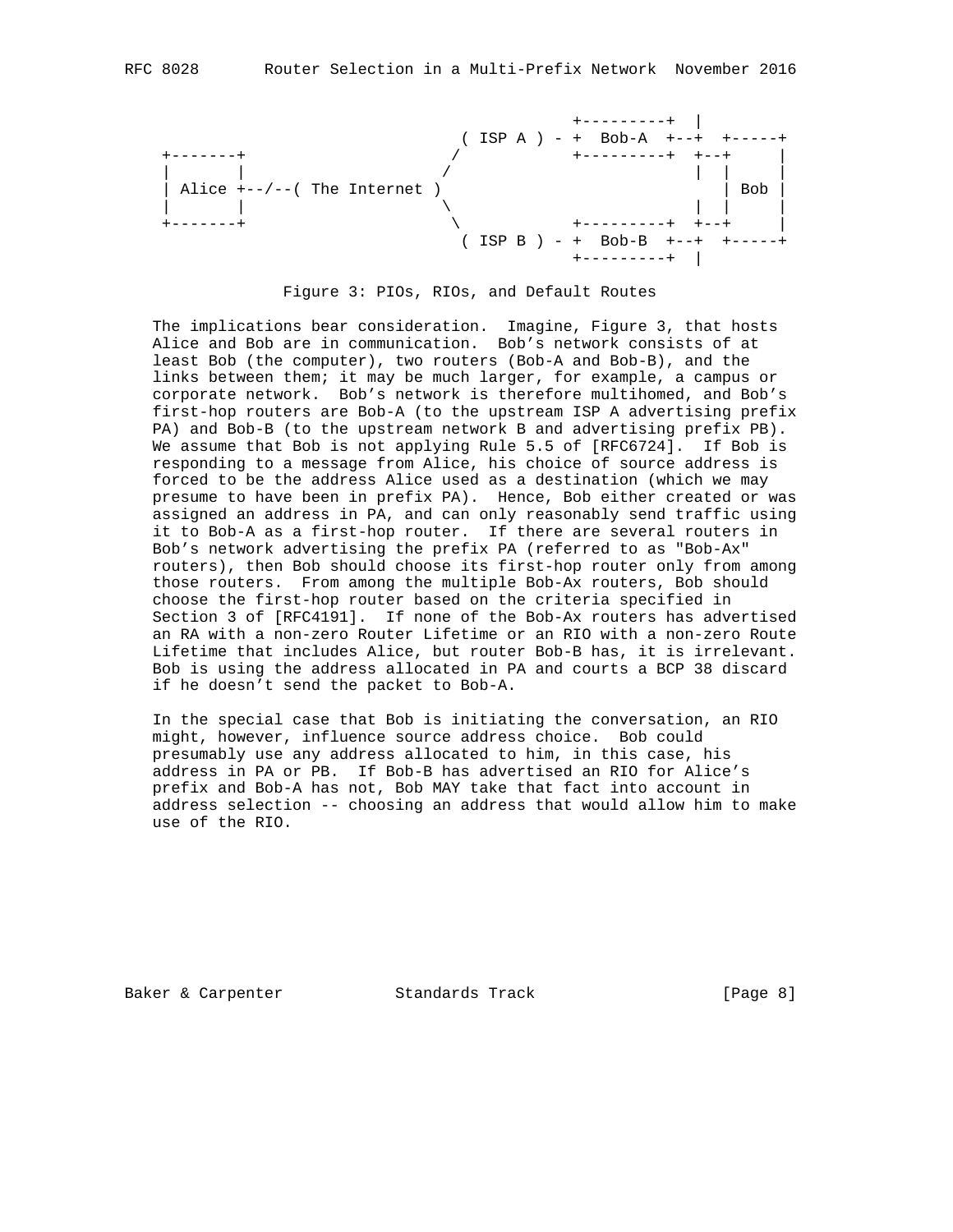# 3.2. Default Router Selection

 Default Router Selection (Section 6.3.6 of [RFC4861]) is extended as follows: A host SHOULD select default routers for each prefix it is assigned an address in. Routers that have advertised the prefix in their Router Advertisement message SHOULD be preferred over routers that do not advertise the prefix, regardless of Default Router Preference. Note that this document does not change the way in which default router preferences are communicated [RFC4191].

 If no router has advertised the prefix in an RA, normal routing metrics will apply. An example is a host connected to the Internet via one router, and at the same time connected by a VPN to a private domain that is also connected to the global Internet.

 As a result of this, when a host sends a packet using a source address in one of those prefixes and has no history directing it otherwise, it SHOULD send it to the indicated default router. In the "simplest" network described in Section 2.1, that would get it to the only router that is directly capable of getting it to the right ISP. This will also apply in more complex networks, even when more than one physical or virtual interface is involved.

 In more complex cases, wherein routers advertise RAs for multiple prefixes whether or not they have direct or isolated upstream connectivity, the host is dependent on the routing system already. If the host gives the packet to a router advertising its source prefix, it should be able to depend on the router to do the right thing.

## 3.3. Source Address Selection

 There is an interaction with Default Address Selection [RFC6724]. A host following the recommendation in the previous section will store information about which next hops advertised which prefixes. Rule 5.5 of RFC 6724 states that the source address used to send to a given destination address should, if possible, be chosen from a prefix known to be advertised by the next-hop router for that destination. Therefore, this selection rule SHOULD be implemented in a host following the recommendation in the previous section.

### 3.4. Redirects

 There is potential for adverse interaction with any off-link Redirect (Redirect for a destination that is not on-link) message sent by a router in accordance with Section 8 of [RFC4861]. Hosts SHOULD apply off-link redirects only for the specific pair of source and destination addresses concerned, so the host's Destination Cache

Baker & Carpenter **Standards Track** [Page 9]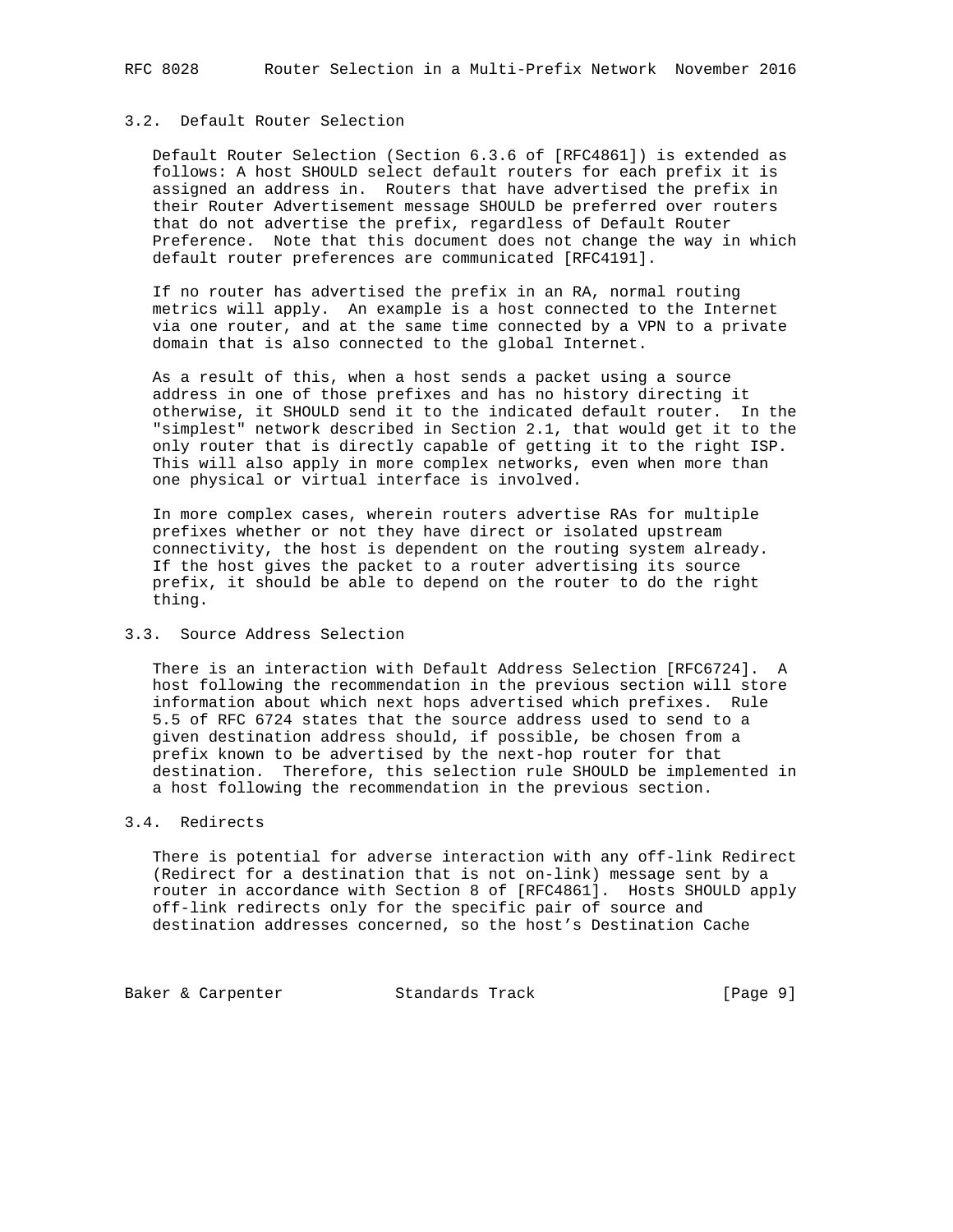might need to contain appropriate source-specific entries. This extends the validity check specified in Section 8.1 of [RFC4861].

# 3.5. History

 Some modern hosts maintain history, in terms of what has previously worked or not worked for a given address or prefix and in some cases the effective window and Maximum Segment Size (MSS) values for TCP or other protocols. This might include a next-hop address for use when a packet is sent to the indicated address.

 When such a host makes a successful exchange with a remote destination using a particular address pair, and the host has previously received a PIO that matches the source address, then the host SHOULD include the prefix in such history, whatever the setting of the L and A flags in the PIO. On subsequent attempts to communicate with that destination, if it has an address in that prefix at that time, a host MAY use an address in the remembered prefix for the session.

#### 4. Residual Issues

 Consider a network where routers on a link run a routing protocol and are configured with the same information. Thus, on each link, all routers advertise all prefixes on that link. The assumption that packets will be forwarded to the appropriate egress by the local routing system might cause at least one extra hop in the local network (from the host to the wrong router, and from there to another router on the same link).

 In a slightly more complex situation such as the disjoint LAN case of Figure 2, for example, a home plus corporate home-office configuration, the two upstream routers might be on different LANs and therefore different subnets (e.g., the host is itself multihomed). In that case, there is no way for the "wrong" router to detect the existence of the "right" router, or to route to it.

 In such a case, it is particularly important that hosts take the responsibility to memorize and select the best first hop as described in Section 3.

5. IANA Considerations

This document does not request any registry actions.

Baker & Carpenter **Standards Track** [Page 10]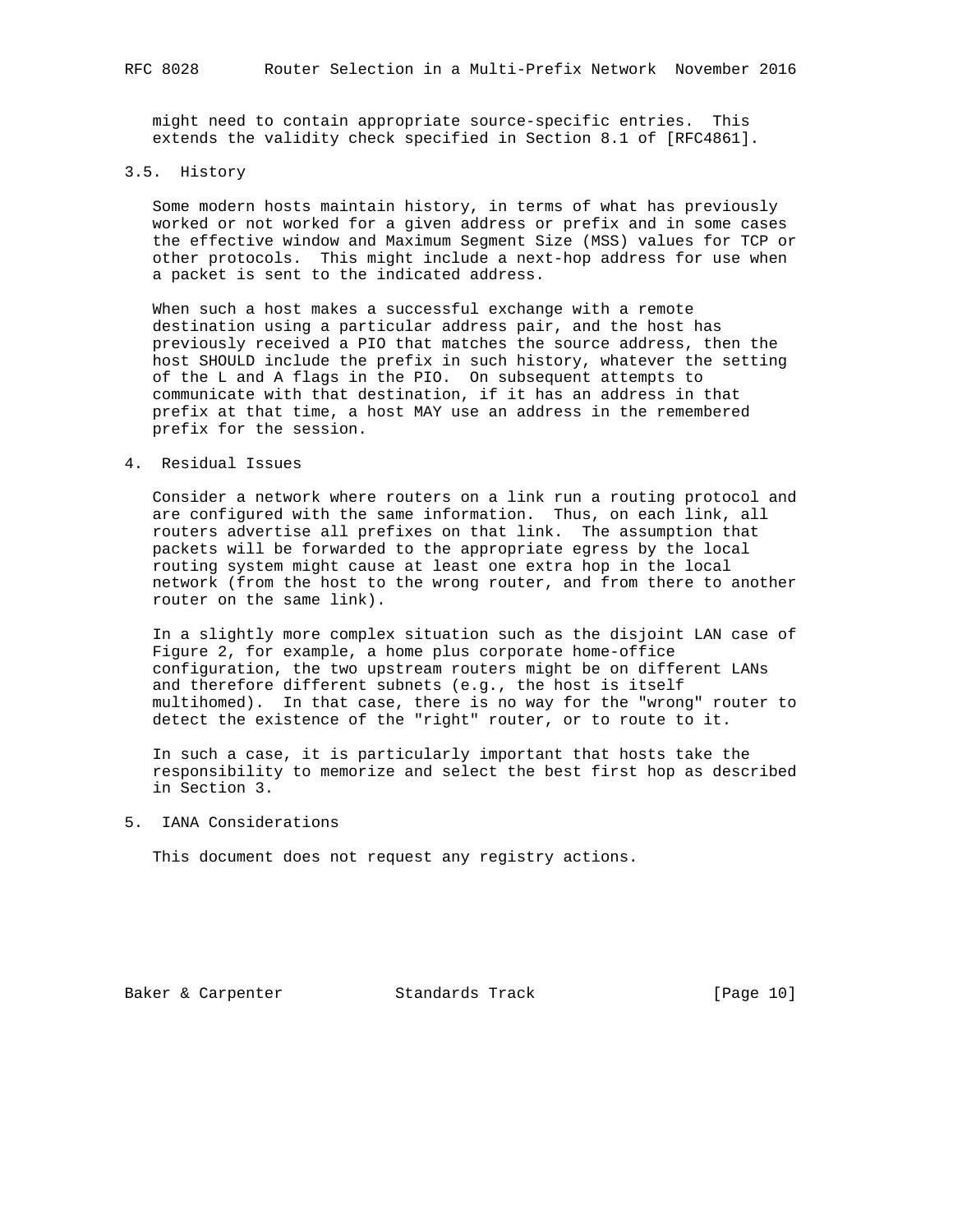#### 6. Security Considerations

 This document is intended to avoid connectivity issues in the presence of BCP 38 ingress filters or stateful firewalls combined with multihoming. It does not, in itself, create any new security or privacy exposures. However, since the solution is designed to ensure that routing occurs correctly in situations where it previously failed, this might result in unexpected exposure of networks that were previously unreachable.

 There might be a small privacy improvement: with the current practice, a multihomed host that sends packets with the wrong address to an upstream router or network discloses the prefix of one upstream to the other upstream network. This practice reduces the probability of that occurrence.

- 7. References
- 7.1. Normative References
	- [RFC2119] Bradner, S., "Key words for use in RFCs to Indicate Requirement Levels", BCP 14, RFC 2119, DOI 10.17487/RFC2119, March 1997, <http://www.rfc-editor.org/info/rfc2119>.
	- [RFC2460] Deering, S. and R. Hinden, "Internet Protocol, Version 6 (IPv6) Specification", RFC 2460, DOI 10.17487/RFC2460, December 1998, <http://www.rfc-editor.org/info/rfc2460>.
	- [RFC4191] Draves, R. and D. Thaler, "Default Router Preferences and More-Specific Routes", RFC 4191, DOI 10.17487/RFC4191, November 2005, <http://www.rfc-editor.org/info/rfc4191>.
	- [RFC4861] Narten, T., Nordmark, E., Simpson, W., and H. Soliman, "Neighbor Discovery for IP version 6 (IPv6)", RFC 4861, DOI 10.17487/RFC4861, September 2007, <http://www.rfc-editor.org/info/rfc4861>.
	- [RFC6724] Thaler, D., Ed., Draves, R., Matsumoto, A., and T. Chown, "Default Address Selection for Internet Protocol Version 6 (IPv6)", RFC 6724, DOI 10.17487/RFC6724, September 2012, <http://www.rfc-editor.org/info/rfc6724>.

Baker & Carpenter Standards Track [Page 11]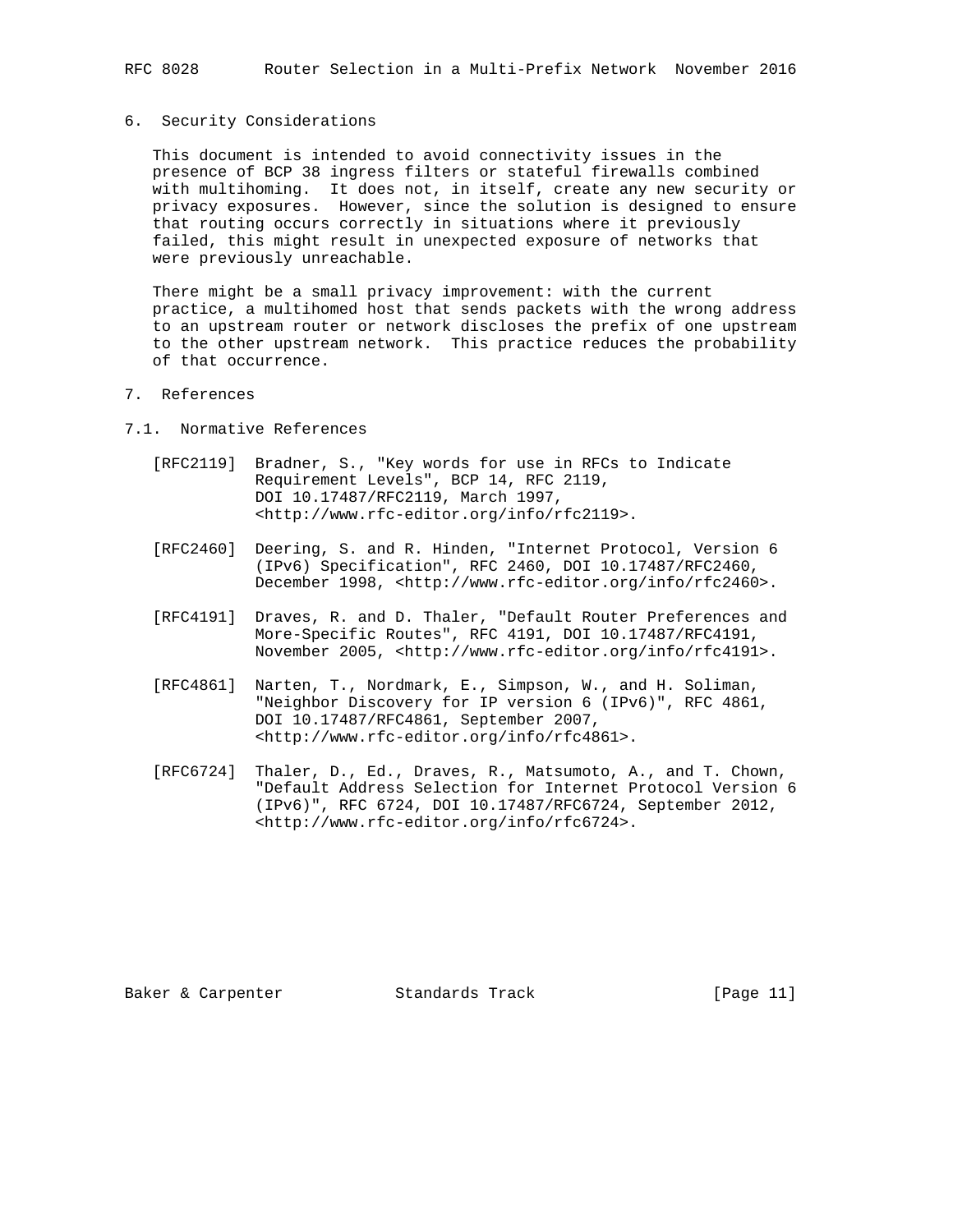RFC 8028 Router Selection in a Multi-Prefix Network November 2016

# 7.2. Informative References

- [RFC1122] Braden, R., Ed., "Requirements for Internet Hosts Communication Layers", STD 3, RFC 1122, DOI 10.17487/RFC1122, October 1989, <http://www.rfc-editor.org/info/rfc1122>.
- [RFC2827] Ferguson, P. and D. Senie, "Network Ingress Filtering: Defeating Denial of Service Attacks which employ IP Source Address Spoofing", BCP 38, RFC 2827, DOI 10.17487/RFC2827, May 2000, <http://www.rfc-editor.org/info/rfc2827>.
- [RFC3315] Droms, R., Ed., Bound, J., Volz, B., Lemon, T., Perkins, C., and M. Carney, "Dynamic Host Configuration Protocol for IPv6 (DHCPv6)", RFC 3315, DOI 10.17487/RFC3315, July 2003, <http://www.rfc-editor.org/info/rfc3315>.
	- [RFC3704] Baker, F. and P. Savola, "Ingress Filtering for Multihomed Networks", BCP 84, RFC 3704, DOI 10.17487/RFC3704, March 2004, <http://www.rfc-editor.org/info/rfc3704>.
	- [RFC4862] Thomson, S., Narten, T., and T. Jinmei, "IPv6 Stateless Address Autoconfiguration", RFC 4862, DOI 10.17487/RFC4862, September 2007, <http://www.rfc-editor.org/info/rfc4862>.
	- [RFC4941] Narten, T., Draves, R., and S. Krishnan, "Privacy Extensions for Stateless Address Autoconfiguration in IPv6", RFC 4941, DOI 10.17487/RFC4941, September 2007, <http://www.rfc-editor.org/info/rfc4941>.
	- [RFC6092] Woodyatt, J., Ed., "Recommended Simple Security Capabilities in Customer Premises Equipment (CPE) for Providing Residential IPv6 Internet Service", RFC 6092, DOI 10.17487/RFC6092, January 2011, <http://www.rfc-editor.org/info/rfc6092>.
	- [RFC7084] Singh, H., Beebee, W., Donley, C., and B. Stark, "Basic Requirements for IPv6 Customer Edge Routers", RFC 7084, DOI 10.17487/RFC7084, November 2013, <http://www.rfc-editor.org/info/rfc7084>.
	- [RFC7157] Troan, O., Ed., Miles, D., Matsushima, S., Okimoto, T., and D. Wing, "IPv6 Multihoming without Network Address Translation", RFC 7157, DOI 10.17487/RFC7157, March 2014, <http://www.rfc-editor.org/info/rfc7157>.

Baker & Carpenter **Standards Track** [Page 12]